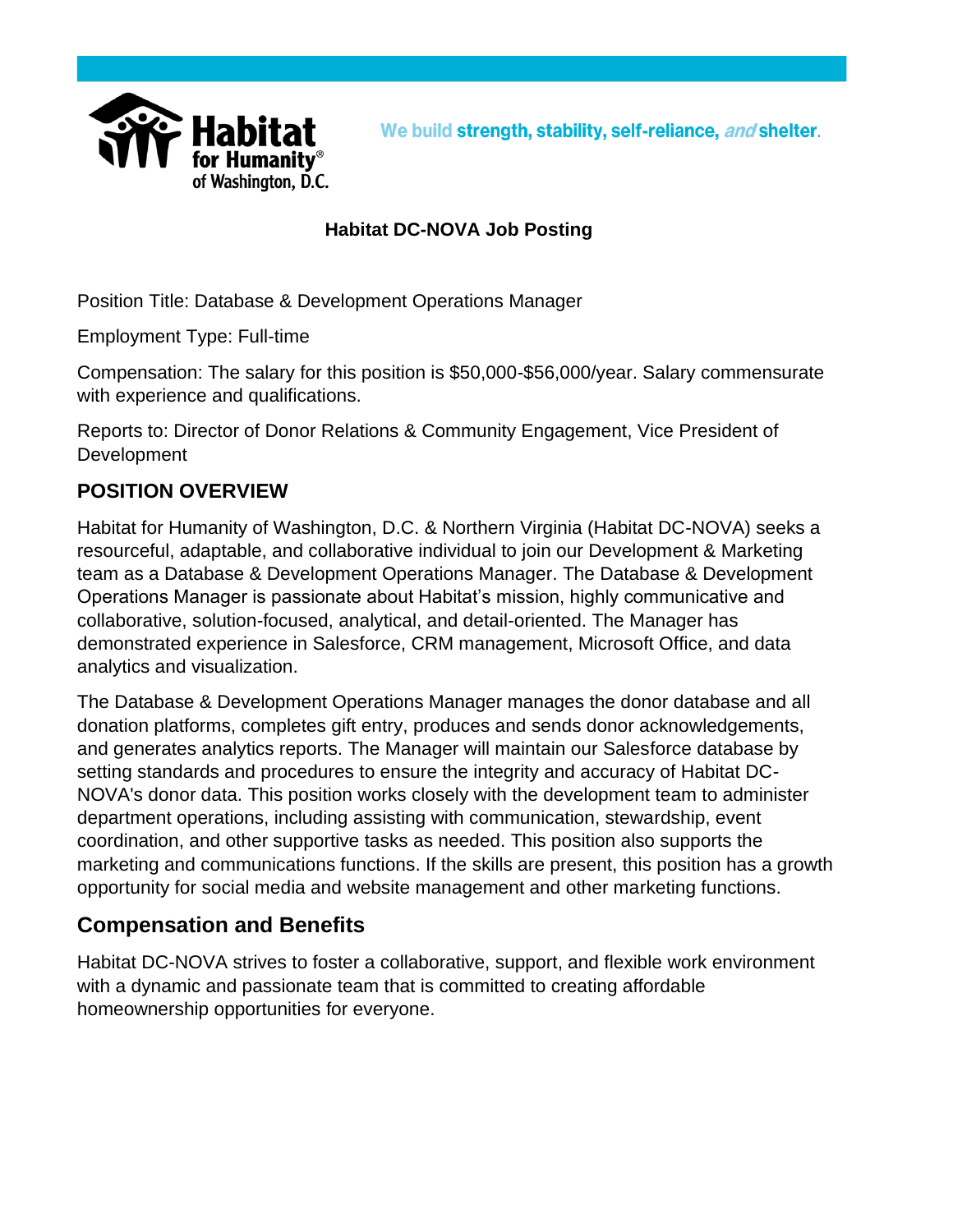The salary range of this position is \$50-\$56,000/year on a full-time basis. Compensation will be offered commensurate with experience and qualifications. We offer a competitive salary and benefits package including healthcare benefits, vision benefits, dental benefits, life and disability insurance, retirement savings plan with an employer contribution, generous paid time off, and more.

## **About Habitat DC-NOVA**

Habitat for Humanity of Washington, D.C. & Northern Virginia (Habitat DC-NOVA) believes that everyone deserves a safe, decent, and affordable place to call home. We help families with low and moderate incomes build strength, stability, and self-reliance by creating and preserving affordable homeownership. While we are best known for building and selling affordable homes, we do so much more: we repair existing homes, mobilize and advocate in support of pro-housing policies and solutions, provide homeowner financial education, and engage thousands of volunteers across the region. Our work brings together local families, community partners, volunteers, faith-based organizations, companies, and individuals to serve families in need of shelter. Habitat DC-NOVA launched in 2022 when DC Habitat and Habitat NOVA combined to become a single, regional organization. You can learn more about our work at [www.dchabitat.org](http://www.dchabitat.org/) and [www.habitatnova.org.](http://www.habitatnova.org/)

### **Essential Duties**

- Manage the data entry and processing of all pledges, gifts, and contributions.
- Ensure data integrity by establishing and enforcing standards for database and donor and volunteer records including data entry policy and procedures, tracking, and coding systems.
- Oversee database upgrades and recommend changes to improve data management, development processes, and general efficiency.
- Stay up to date on best practices and database updates.
- Create an internal database training and policy guide, train staff on database usage, and troubleshoot issues.
- Serve as the primary point of contact with vendors or service providers for database or related services.
- Prepare, track, print, and mail all acknowledgement letters. Ensures the timely mailing of appropriate acknowledgements and tax reporting information.
- Create and run queries and produce financial, analytical, and statistical reports on development activities on a regular or as-needed basis.
- Run financial reports for reconciliation and preparation for audit with finance office.
- Provide support for special projects, fundraising events, and other strategic fundraising initiatives.
- Assist with other duties as assigned to support the development department.